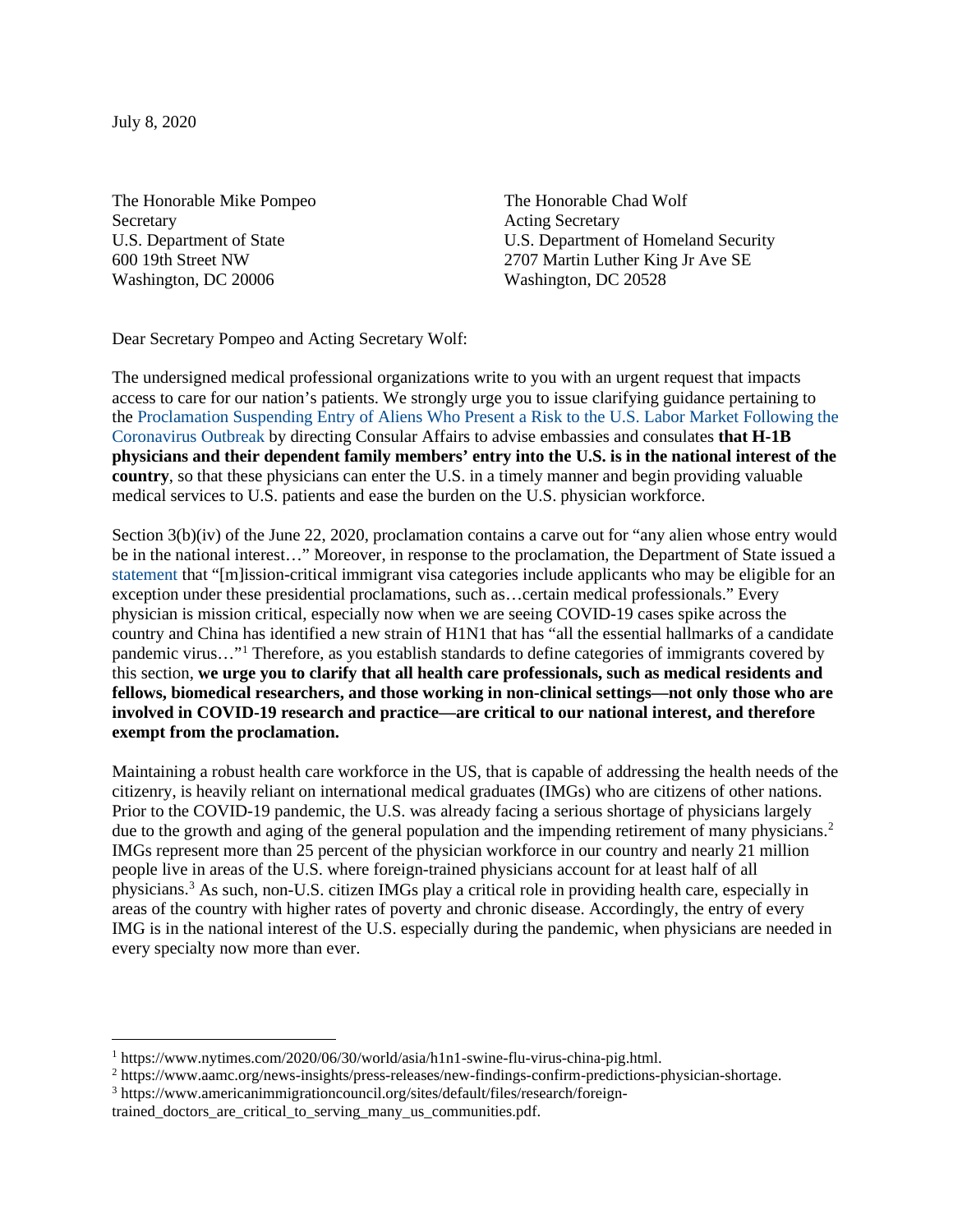Honorable Mike Pompeo Honorable Chad Wolf July 8, 2020 Page 2

**We also urge the Administration to protect the spouses and dependent children of H-1B physicians by exempting their H-4 family members from the current immigration ban.** The spouses and children of our physicians, who are entering the U.S. to provide critical health care to patients across the U.S., should not be separated from one another, especially during a global pandemic. H-1B physicians can remain in the U.S. for 3 years or more. This means that parent IMGs who are able to enter the U.S. to help treat COVID-19 patients, per the carve out, may be forced to make the impossible decision of leaving behind young children for years or coming to train in the U.S. To force mothers and fathers to choose whether to be separated from their children and spouses, or take a position treating some of America's sickest patients, in some of our most underserved areas, is unfair. Moreover, physicians and their family members should not fear traveling internationally and should be able to easily reenter the U.S. on their existing valid visas. If these vital changes are not made, it could deter IMGs from coming to the U.S. which would cause us to surpass our projected shortfall of nearly 139,000 physicians by 2033, leaving innumerable U.S. patients without a physician.<sup>[4](#page-1-0)</sup>

It is critical not to endanger patient care and our research enterprise by closing our borders to skilled health and science professionals during this pandemic and beyond. We must ensure that the U.S. has a fair and efficient immigration system that strengthens American health care and advances the nation's health security. As such, all physicians are mission critical and it is in our nation's interest to allow them and their families into the U.S. Thus, **the signatories below urge the Administration to consider H-1B physicians and their families' entry into the U.S. to be in the national interest of the country** so that families can remain together and IMG physicians can immediately begin to provide health care to U.S. patients. We sincerely appreciate your attention to this critical matter.

Regards,

American Medical Association American Academy of Allergy, Asthma & Immunology American Academy of Hospice and Palliative Medicine American Academy of Neurology American Academy of Ophthalmology American Academy of Pediatrics American Academy of Physical Medicine and Rehabilitation American College of Allergy, Asthma and Immunology American College of Emergency Physicians American College of Gastroenterology American College of Obstetricians and Gynecologists American College of Physicians American College of Radiology American College of Rheumatology American Gastroenterological Association American Psychiatric Association American Society for Clinical Pathology American Society for Dermatologic Surgery Association American Society for Gastrointestinal Endoscopy American Society for Radiation Oncology

<span id="page-1-0"></span><sup>4</sup> [https://www.aamc.org/news-insights/press-releases/new-findings-confirm-predictions-physician-shortage.](https://www.aamc.org/news-insights/press-releases/new-findings-confirm-predictions-physician-shortage)